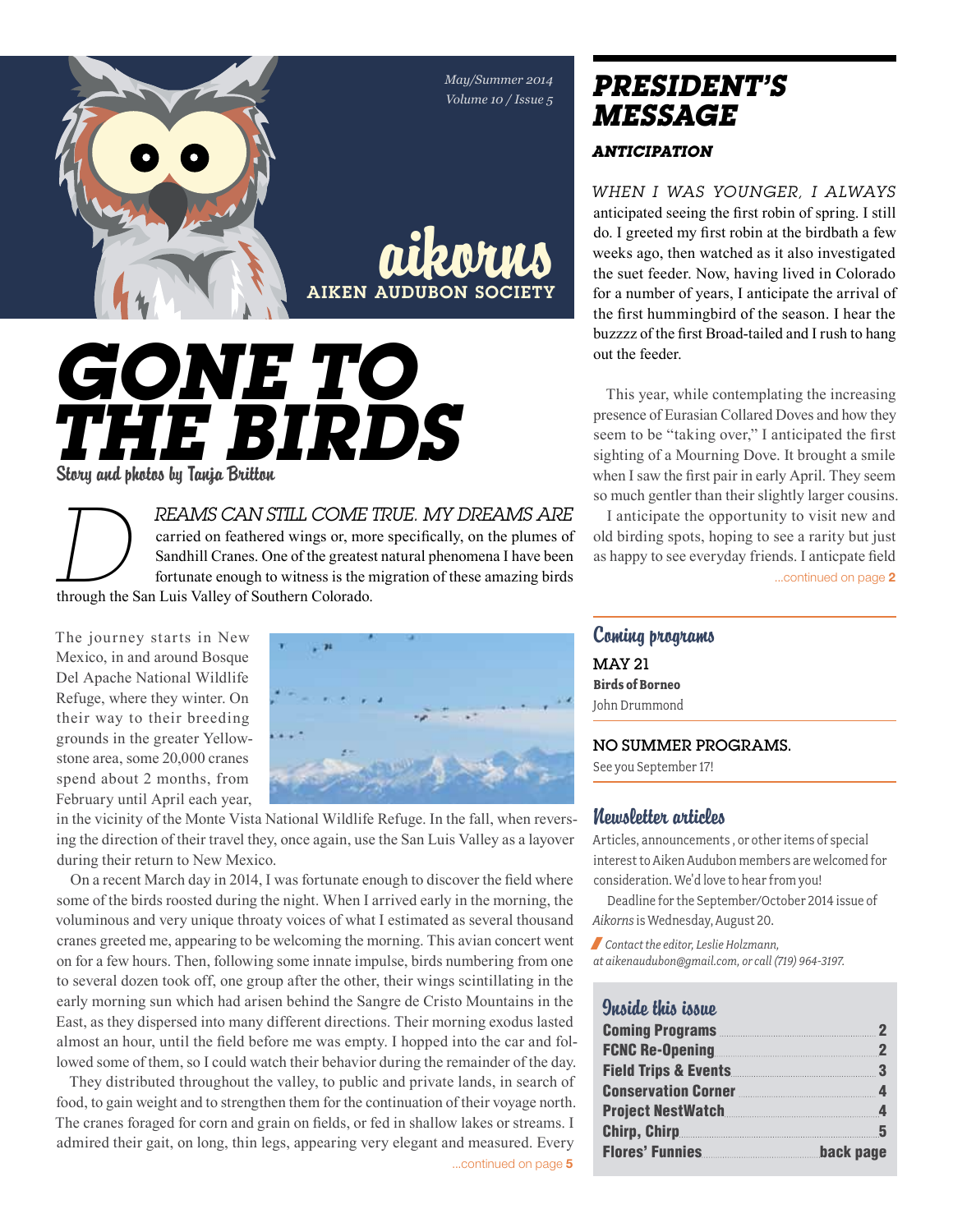# *May 21 / John Drummond Birds of Borneo*



As you can see, we've included two of John's photos to spark your interest. You may have noticed that they're not labeled. You'll just have to come Wednesday night to learn which birds they are! Most of us will probably never travel to Borneo, but experiencing John's presentation is definitely the next best thing!

Aiken Audubon programs are free and open to the public. They are held at the Colorado State Division of Wildlife building located at 4255 Sinton Road. Coffee and socializing is at 6:30 pm and programs begin at 7 pm. Please use the back entrance. *Note:* Sinton Road runs parallel to I-25 on the east side, between Garden of the Gods Road and Fillmore Street.

#### President's Message, continued from front page

trips with like-minded companions, but I also take joy in helping newcomers to this hobby we call birding.

What are you anticipating this year when it comes to birds and birding? Looking for old favorites or waiting for a trip to take you somewhere exotic? Whatever your plans I wish each and every one of you a wonderful time of anticipation and I wait with anticipation for you to share your stories.

Happy Birding!

Christine A. Bucher, **Aiken Audubon President**

# *Fountain Creek Nature Center Grand Re-Opening*

Borneo is the world's third largest island, conjuring up images of orangutans, gibbons, broadbills, and pittas in deepest rain forest. Come join John Drummond as he presents a trip the northern part of

Two lowland rainforest locations gave him the opportunity to see and photograph broadbills and barbets, hornbills and trogons, bee-eaters and bristleheads, kingfishers and storks, as well as primates and elephants. We'll explore Mount Kinabalu, over 4000 meters high, which rises out of the lowland forests. It's an area of high endemism. Special birds to be

Borneo—the Malaysian province of Sabah.

seen at this National Park include cuckoos, trogons, whistlers, stubtails, fruithunters, flowerpeckers,

The new, enlarged nature center at Fountain Creek<br>County Park will re-open May 17 with a ribboncutting ceremony scheduled for 1:30 pm. Everyone is invited to attend the celebration!

In addition to the new classroom space, three new exhibits have been installed. In support of local, birdrelated education, Aiken Audubon donated \$10,000 toward the exhibit on area birds.

There will be a couple of streaming videos to watch, and docents will be on hand to answer questions.

Come early, bird the park, then join the crowd. We'll see you there!

# Aiken Audubon Board Members

President Christine Bucher (719) 596-2916 baccab@aol.com

Vice President

Frank Dodge (719) 548-9863

**SECRETARY** Risë Foster-Bruder (719) 282-7877

Treasurer Gary Conover (719) 635-2505 gary1gc@yahoo.com

Program Chair

Deborah Barnes-Shankster (303) 947-0566 kfoopooh@yahoo.com

Conservation Chair

Jackie Heyda (719) 487-8485

Publicity Chair Christine Bucher

(719) 596-2916 baccab@aol.com

Education Chair Position Open

Field Trips Mel Goff melgoff@comcast.net

#### Aikorns Editor/Web

Leslie Holzmann (719) 964-3197 aikenaudubon@gmail.com

> **HOSPITALITY** Position Open

Christmas Count Tyler Stuart (719) 661-9308 tylerhstuart@gmail.com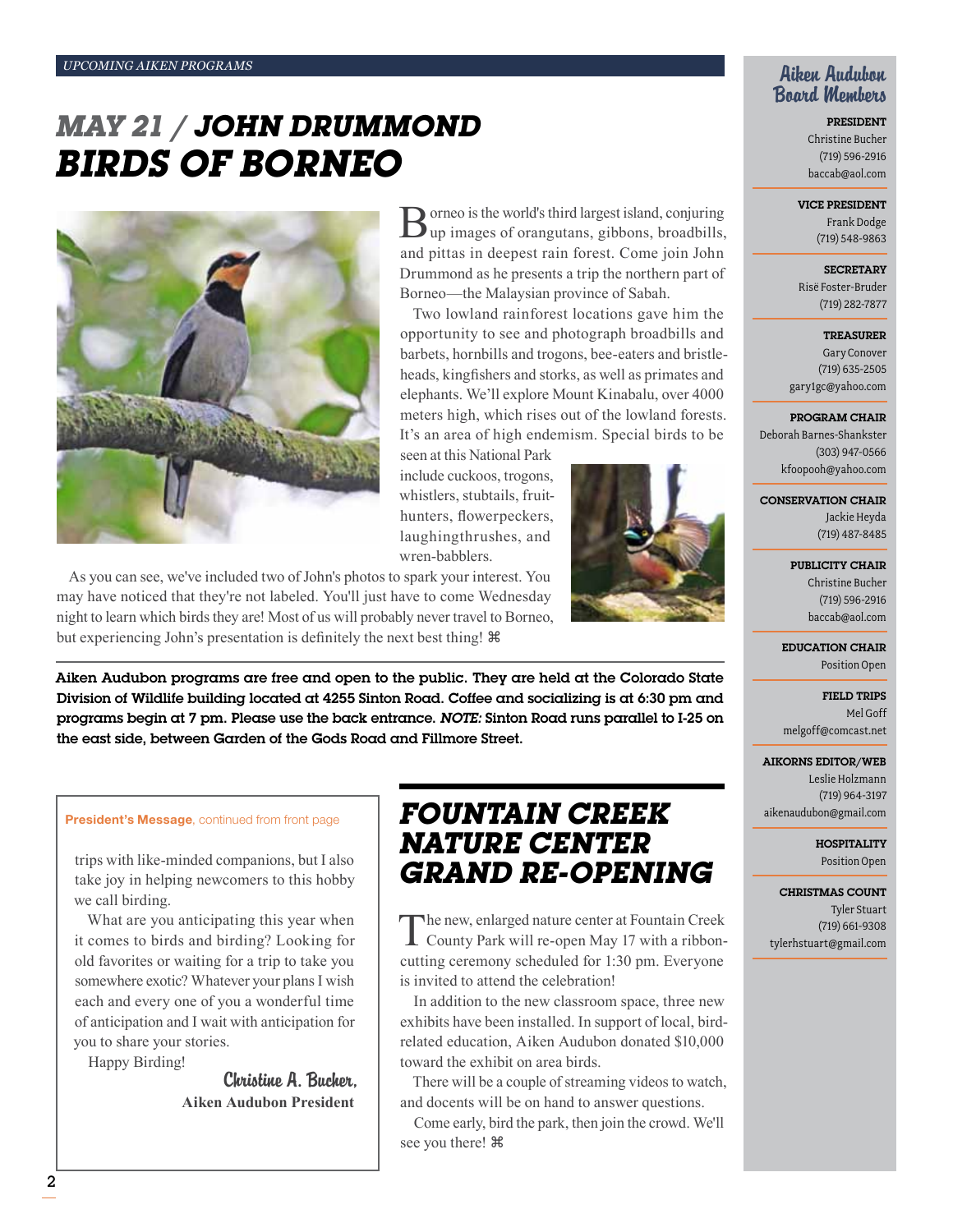# Aiken Audubon Field Trips & Events

Everyone is welcome on Aiken field trips, regardless of experience level or membership in Audubon. Contact trip leader for details and to let them know you are coming. Remember to pack your binoculars, scope (if you have one), field guide, water, snack or lunch, hat, rain gear, sun screen, bug spray, camera(?), and some gas money for the drivers. No dogs are allowed.

*Note:* In cases of extreme weather, trips may be cancelled. If this might be a possibility, please contact the trip leader an hour before the scheduled meeting time. To receive e-mailed reminders of upcoming field trips and notices of last-minute cancellations, send your name and e-mail address to AikenAudubon@gmail.com.

#### *Saturday, May 10, 7 – 11 am Fountain Creek Spring Bird Count*

Birding enthusiasts of all ages and abilities are invited to participate in a citizen science project counting species and numbers in Fountain Creek Regional Park during the height of spring migration. \$5 per person donation, reservations requested: 520-6745. Sponsored by El Paso County Parks.

## *Saturday, May 17, 7 – 11 am Bear Creek Spring Bird Count*

Birding enthusiasts of all ages and abilities are invited to participate in a citizen science project counting species and numbers in Bear Creek County Park. A \$5 donation for bird seed is requested, reservations: 520-6387. Sponsored by El Paso County Parks.

## *Sunday, June 1, 9 am – 3 pm Bugwatching*

Insects, plants, flowers and birds collide on this interesting day of fun and education. We'll start by "bugging" Stratton Open Space, have lunch at Sacred Grounds nearby (or bring your own), and then head for North Cheyenne Canyon for the afternoon—covering several nice habitats, and getting more shade during the hotter part of the day. Meet at Stratton Open Space: take 21st Street south (it turns into Cresta Road) then go right on LaVeta Way to the trailhead parking lot.

Trip limited to 15 participants. Contact Eric at BugEric24@yahoo. com with questions and/or to sign up.

## *June 2, 7:30 am – noon Turkey Creek Ranch Woodpeckers & Warblers*

Join Mel and Jeanne Goff for a morning of casual birding at TCR. We will be looking for Lewis's Woodpeckers among the five or more woodpecker species often seen. We will also be on the lookout for resident and migrant warblers, Wild Turkeys, vireos, catbirds, and many more.

TCR is 10 miles south of the main gate to Fort Carson on CO Hwy. 115. Follow the entrance road to the stables, turn right and park. Contact Mel and Jeanne Goff at melgoff@comcast.net to sign up.

# *Saturday, June 7, 8am Manitou Lake*

Enjoy the high country while looking for some of the over 150 bird species that have been sighted at Manitou Lake. Bring a snack or lunch and enjoy it at the picnic tables by the water. For those interested, we'll stop at FR 339 (Trout Creek Riparian Area) on the way back (no fee). Breeding Vesper Sparrows are possible! Scopes helpful.

Meet at Manitou Lake, about seven miles north of Woodland Park on Hwy. 67. Entry fee is \$6 per vehicle (senior discount available). A National Parks Pass will get you in for half price. Please RSVP to Jeff Jones: JJones@JonesTC.com.

## *Sunday, July 13, 8 am – 2 pm Birds, Blooms, and Butterflies Walk: Lovell Gulch, Teller County*

We will focus mainly on butterflies and flowers. We will also see the usual montane bird species and possibly Williamson's Sapsucker and Olive-sided Flycatcher. This is a great opportunity to "botanize" with Jeff Jones, who is a certified expert in Colorado Native Plants, and "butterfly" with Dave Elwonger, who has led butterfly walks for the International Lepidopterist's Society and New Mexico State Parks at Sugarite Canyon State Park.



Expect a moderate 3 mile walk on an established trail (Lovell Gulch Trail), except to go off-trail to look for orchids. There will be about 300 feet elevation gain/loss but the pace will be slow with frequent stops. Bring sunscreen, water, a snack and raingear for a possible summer shower.

Bring your camera to take some flower and butterfly pictures. If you have them, 7 or 8X

close focusing (6-8 ft.) binoculars will afford amazingly good views of most species of butterflies. I (Dave) have two pairs of butterfly watching bins to loan, if necessary. I will bring a butterfly net to allow close looks at a few species that are hard to ID with bins (catch and release). We certainly will not need to catch most of the butterflies we will see.

Meet at 8 am at the "Red Rocks" Safeway on West Colorado Ave. to carpool, or at 8:30 am in NW corner of the Woodland Park Walmart parking lot, west of the Goodwill recycling trailer. Trip limited to 12 participants, so don't delay! Contact David Elwonger (davidelwonger@msn.com) with any questions and/or to sign up.  $\mathcal{H}$ 

# More trips online! For the latest information on field trips and events: **www.AikenAudubon.com**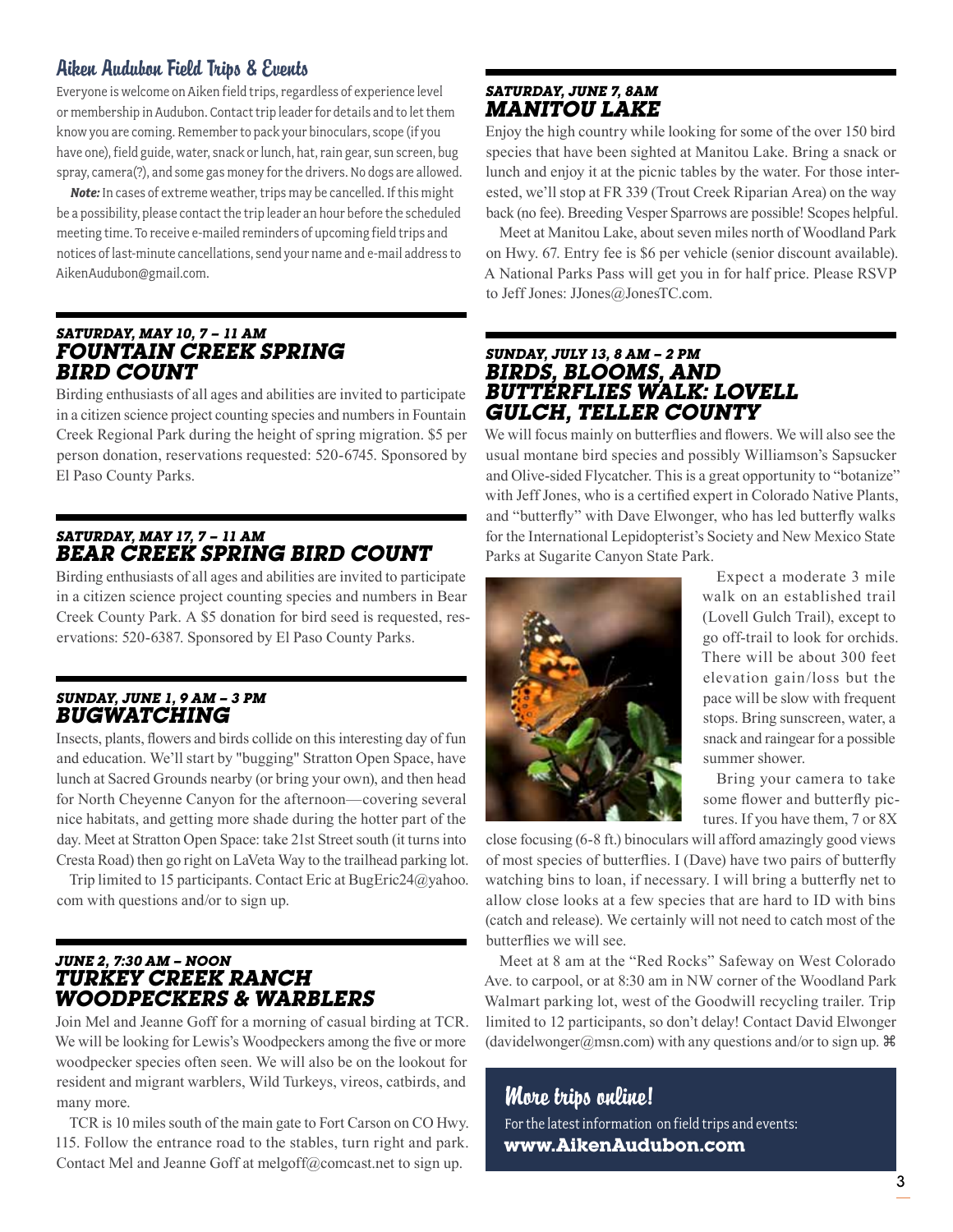# *Reclamation, fracking, and Colorado's growing energy sector*

#### by Jackie Heyda

*On Sunday, April 20, the Denver Post's ran a supplement*  focused on "Energy & Environment—Power Source: Special issue on how energy is powering Colorado." The supplement was sponsored by Coloradans for Responsible Energy Development.

One item of interest discussed fracking, and how the land is reclaimed after drilling. Reclamation can help balance the environment and our energy needs. Reclamation on government land has different regulations and requirements than it does on private land. The Bureau of Land Management, U.S. Forest Service Management, U.S. Forest Service and the Colorado Oil and Gas Commission have set strict standards. The standards for private land are less strict than these government organizations. However, since many reclamation projects on private lands often occur alongside agricultural

# *Be a Citizen Scientist— Join Project NestWatch!*

Ithaca, N.Y.—Got Barn Swallows plastering mud in the eaves? Perhaps a chubby dove is piling sticks in the window box or a pair of American Robins is scoping out the red maple for a nest site. Keeping an eye on nearby nests can make this spring a season of discovery for yourself and for scientists hoping to better understand nesting birds. Make this the season to join NestWatch, a citizen-science project from the Cornell Lab of Ornithology.

NestWatchers have been tracking trends in the nesting success of hundreds of species of birds across the country for nearly 50 years. Participating is easy: map any cup nest or birdhouse location on the NestWatch website at NestWatch.org. Report the species of nesting bird and the timing for how many eggs are laid, how many eggs hatch, and how many young leave the nest. Surprises may be in store as the lives of these feathered families unfold.

During the 2013 NestWatch season, participant Gerald Clark monitored a bluebird nest and noticed one egg was much larger than the others. At hatching time—twin bluebirds emerged!

"It's the first report of twinning in Eastern Bluebirds," says NestWatch project leader Robyn Bailey. "The finding was so notable that it was written up and published in a scientific journal. We learn new things all the time, even about a species as well studied as the Eastern Bluebird."

Researchers are also asking NestWatchers to be on the look-out for nesting Eurasian Collared-Doves. The species was introduced to the Bahamas in the 1970s, entered Florida in the 1980s, and then rapidly colonized most of North America, especially areas converted to agriculture and urban uses. More than 30 years later, scientists still know very little about their breeding habits in North America.

activity, private individuals often maintain strict or even stricter standards.

After drilling occurs, the land is monitored and decisions are made on how to return the land to a stable, self-sustaining vegetation community. The goal is that the soil be restored to its original condition. Since Colorado has many mountains, the original contour of the land must be restored to pre-drilling state. Re-vegetation is based on the intended use of the land—wildlife or cattle. There is also the problem of drought conditions and weed invasions. Sometimes amendments are used for these poor soil conditions.

This article also mentions that Colorado has taken the lead in the U.S. when it comes to oil and gas regulations. Environmentalists, regulators and industry are working together to reap the benefits of energy production.

Additional information in this supplement includes fracking's water use, Colorado's energy boom and mineral rights in the state. These articles are informative, giving hope that the companies involved are doing their best for the environment and conservation of the land.



"We don't know how often these doves nest in a single season and how successful they are," says Bailey. "We're interested in any possible effects on native species, especially other kinds of doves, so we're asking anyone who finds a Eurasian Collared-Dove nest to report it to NestWatch."

Monitor one nest or twenty—NestWatch can be a wonderful learning experience for the whole family. Sign up and learn more about how to find and observe nests at NestWatch.org.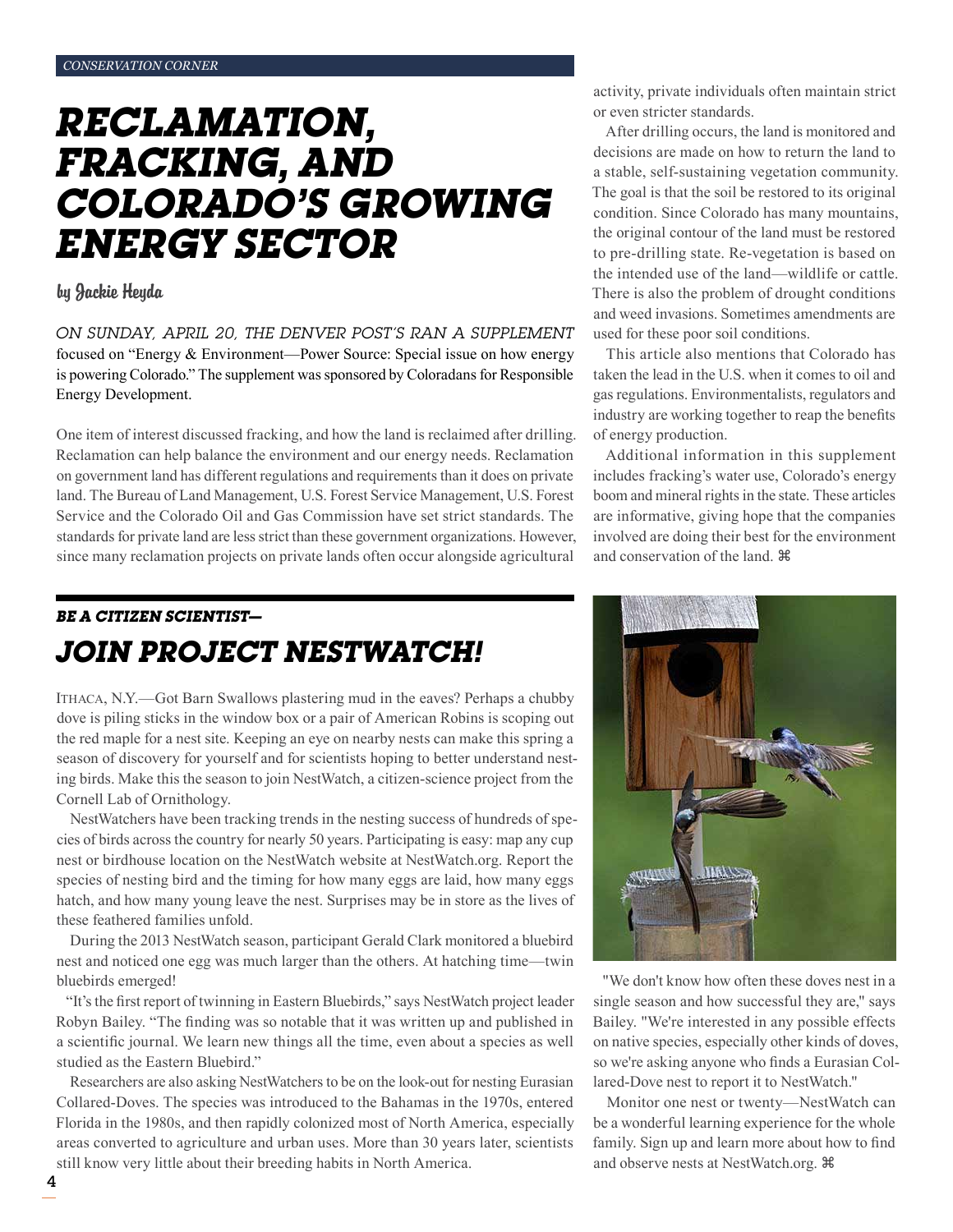# *Chirp, Chirp*

### Story and photos by Leslie Holzmann

Chirp, chirp! Chirp, chirp, chirp! We had stopped to stretch our legs at a roadside rest near Ogden, Utah, so of course I pulled out my binoculars to look for birds. Walking the short path to a scenic overlook, I kept hearing this loud chirping, but I couldn't find any birds I could ascribe it too. There were the usual American Robins,





American Crows, and Black-billed Magpies—but none of those chirp.

There were also these adorable little ground squirrels. They would boldly emerge from their tunnels, obviously hoping for handouts, and… wait—were they chirping at me? They were! Guess I wasn't going to find an exotic bird, but I did get some cute photos.

This isn't the first time I've been fooled by imitation bird noises. Other squirrels, especially chipmunks, make sounds that could easily be mistaken for a bird. For example, Chickarees (aka Red Mountain Squirrels, *left*), highaltitude tree squirrels, utter a trill that had me thoroughly confused the first time I heard it. Even our ubiquitous Fox Squirrels can chirp like birds.

Prairie Dogs earn their name by barking, not chirping, but birders unfamiliar with them could be taken in. Bats not only chirp, they fly, making them doubly likely to deceive us.

I once made a strenuous cross-country climb up a high mountain pass to search for the chirping birds I heard. I hauled myself up boulders, waded through willow carrs, and crept under stunted conifers only to discover that the rocks were full of piping pikas, not birds. Oops. Oh well, pikas are interesting too.



This pseudo-bird mimicry can be very frustrating. One of my nemesis birds (a bird I've been fruitlessly searching for over the last ten years) is a Grasshopper Sparrow. I've gone to Grasshopper Sparrow habitat. I've studied Grasshopper Sparrow recordings—at times they really do sound like grasshoppers. I'm pretty sure I'll recognize one if I ever see one. So far, however, whenever I've heard a grasshopper-like noise and carefully followed it to its source, I've found a grasshopper, not a sparrow. (Maybe I should start list-



ing insects.) Of course, crickets chirp as well.

If you ask someone what frogs say, they'll most likely answer that frogs croak, or say, "Ribbitt, ribbitt." That may be true of most frogs, but certainly not all of them. I did a lot of research before our trip to Puerto Rico. Mostly I studied my new field guide, but I also learned about the 16 species of coquí

#### Continued on back page

#### **Birds**, continued from front page

once in a while they performed their impressive courtship dance, a ritual which includes ducking, hopping, flapping their wings, and torquing their long necks. Also, as if to rid themselves of overabundant energy, units of birds took off throughout the day and circled overhead, for no reason apparent to me. But even cranes don't seem to eat or move constantly and I discovered that they appeared to take a siesta in the middle of the day, some standing on one leg and hiding their heads under their wings, others sitting down to rest.

After a day spent eating, dancing, circling and resting, the diverse groups reconvened at their roosting site. In some ways, this was an even grander spectacle than their dispersion in the morning. Standing on the ground, I beheld wave upon undulating wave of cranes, approaching from all directions. Initially, they didn't seem any larger than specks of ash in the sky, then appeared not unlike swarms of grasshoppers. As they came closer, they gradually took shape but long before my eyes could discern their long, stretched out bodies, their hauntingly beautiful calls had given them away. As they flew overhead, I could also distinguish the soft rustling of their feathers. The sky poured forth a seemingly never-ending supply of cranes. The Sangre de Cristos and San Juan Mountains, still snow-capped at this time of year, provided a most spectacular backdrop to their arrival.



As I reflect on my day spent among the cranes, many questions about them remain. Maybe the mysteries surrounding them are also part of their appeal? Considering my short life span, it inspires me that this majestic species has existed for at least 2.5 million years, based on fossil records. What resilient creatures they are. How intricate their habitats and migratory routes, and how interconnected with our human lives. We, who are inspired by the amazing presence of the Sandhill Cranes, should attempt everything in our power to ensure that they will continue to have a place on our wonderful earth in perpetuity.